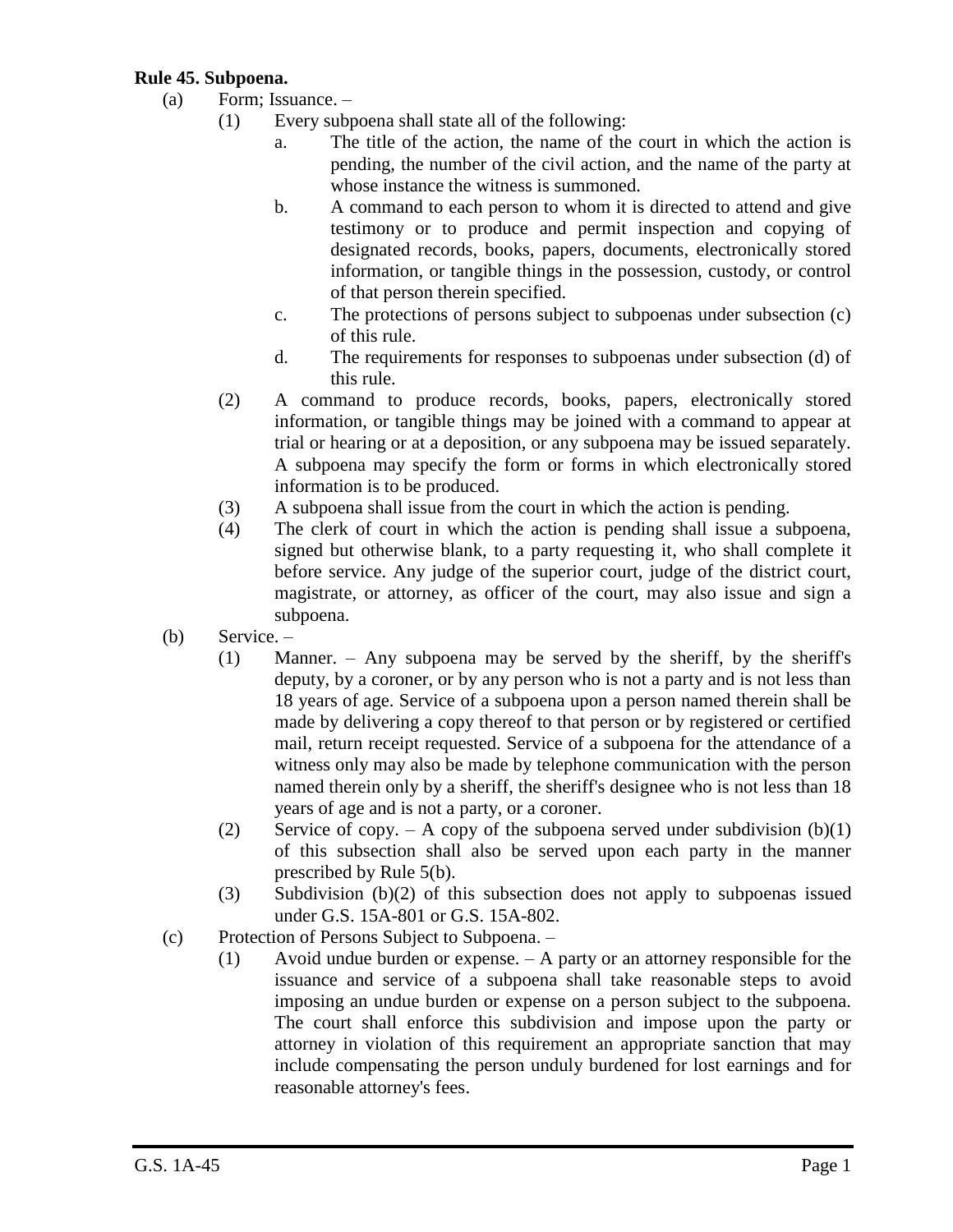- (2) For production of public records or hospital medical records. Where the subpoena commands any custodian of public records or any custodian of hospital medical records, as defined in G.S. 8-44.1, to appear for the sole purpose of producing certain records in the custodian's custody, the custodian subpoenaed may, in lieu of personal appearance, tender to the court in which the action is pending by registered or certified mail or by personal delivery, on or before the time specified in the subpoena, certified copies of the records requested together with a copy of the subpoena and an affidavit by the custodian testifying that the copies are true and correct copies and that the records were made and kept in the regular course of business, or if no such records are in the custodian's custody, an affidavit to that effect. When the copies of records are personally delivered under this subdivision, a receipt shall be obtained from the person receiving the records. Any original or certified copy of records or an affidavit delivered according to the provisions of this subdivision, unless otherwise objectionable, shall be admissible in any action or proceeding without further certification or authentication. Copies of hospital medical records tendered under this subdivision shall not be open to inspection or copied by any person, except to the parties to the case or proceedings and their attorneys in depositions, until ordered published by the judge at the time of the hearing or trial. Nothing contained herein shall be construed to waive the physician-patient privilege or to require any privileged communication under law to be disclosed.
- (3) Written objection to subpoenas. Subject to subsection (d) of this rule, a person commanded to appear at a deposition or to produce and permit the inspection and copying of records, books, papers, documents, electronically stored information, or tangible things may, within 10 days after service of the subpoena or before the time specified for compliance if the time is less than 10 days after service, serve upon the party or the attorney designated in the subpoena written objection to the subpoena, setting forth the specific grounds for the objection. The written objection shall comply with the requirements of Rule 11. Each of the following grounds may be sufficient for objecting to a subpoena:
	- a. The subpoena fails to allow reasonable time for compliance.
	- b. The subpoena requires disclosure of privileged or other protected matter and no exception or waiver applies to the privilege or protection.
	- c. The subpoena subjects a person to an undue burden or expense.
	- d. The subpoena is otherwise unreasonable or oppressive.
	- e. The subpoena is procedurally defective.
- (4) Order of court required to override objection. If objection is made under subdivision (3) of this subsection, the party serving the subpoena shall not be entitled to compel the subpoenaed person's appearance at a deposition or to inspect and copy materials to which an objection has been made except pursuant to an order of the court. If objection is made, the party serving the subpoena may, upon notice to the subpoenaed person, move at any time for an order to compel the subpoenaed person's appearance at the deposition or the production of the materials designated in the subpoena. The motion shall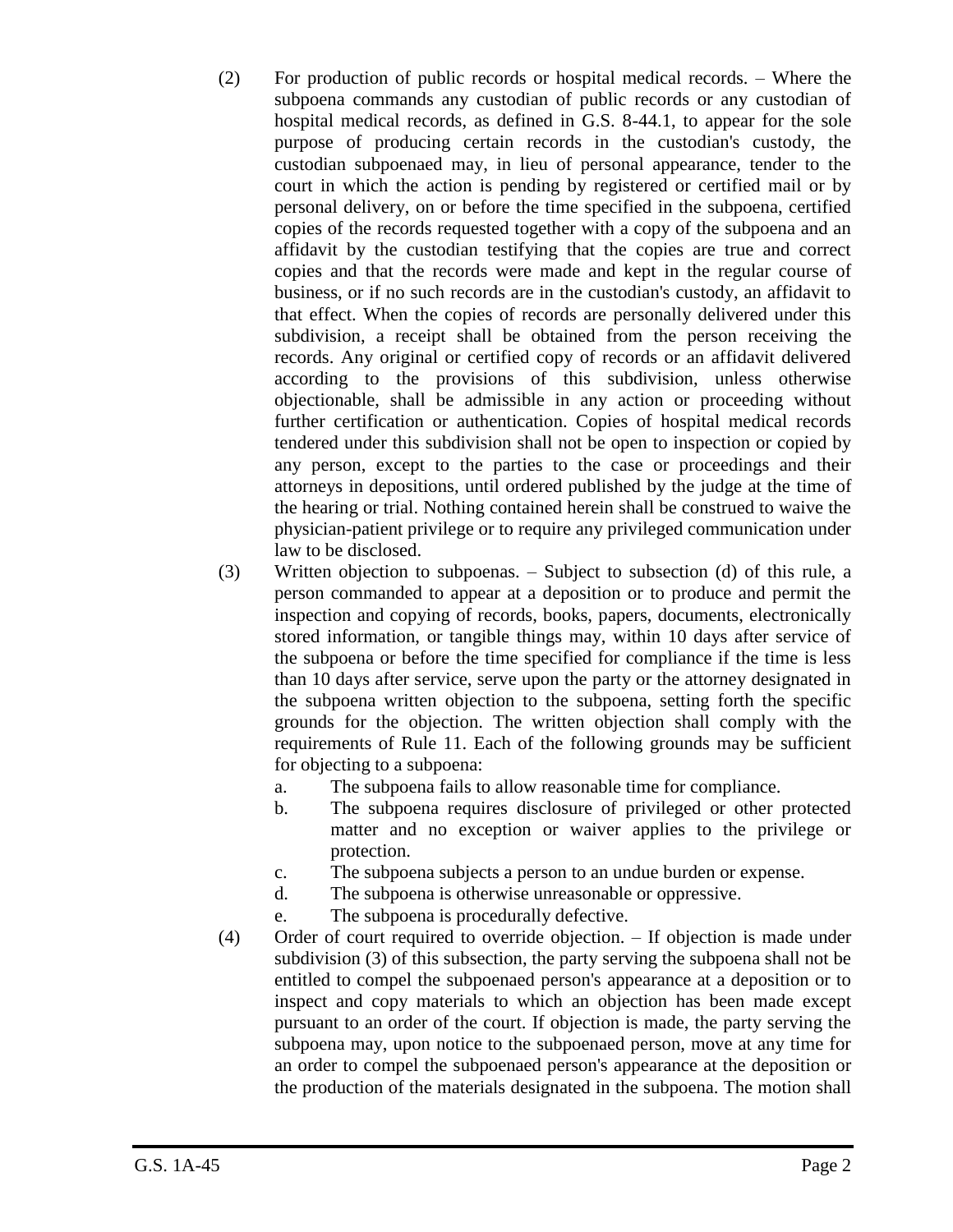be filed in the court in the county in which the deposition or production of materials is to occur.

- (5) Motion to quash or modify subpoena. A person commanded to appear at a trial, hearing, deposition, or to produce and permit the inspection and copying of records, books, papers, documents, electronically stored information, or other tangible things, within 10 days after service of the subpoena or before the time specified for compliance if the time is less than 10 days after service, may file a motion to quash or modify the subpoena. The court shall quash or modify the subpoena if the subpoenaed person demonstrates the existence of any of the reasons set forth in subdivision (3) of this subsection. The motion shall be filed in the court in the county in which the trial, hearing, deposition, or production of materials is to occur.
- (6) Order to compel; expenses to comply with subpoena. When a court enters an order compelling a deposition or the production of records, books, papers, documents, electronically stored information, or other tangible things, the order shall protect any person who is not a party or an agent of a party from significant expense resulting from complying with the subpoena. The court may order that the person to whom the subpoena is addressed will be reasonably compensated for the cost of producing the records, books, papers, documents, electronically stored information, or tangible things specified in the subpoena.
- (7) Trade secrets; confidential information. When a subpoena requires disclosure of a trade secret or other confidential research, development, or commercial information, a court may, to protect a person subject to or affected by the subpoena, quash or modify the subpoena, or when the party on whose behalf the subpoena is issued shows a substantial need for the testimony or material that cannot otherwise be met without undue hardship, the court may order a person to make an appearance or produce the materials only on specified conditions stated in the order.
- (8) Order to quash; expenses. When a court enters an order quashing or modifying the subpoena, the court may order the party on whose behalf the subpoena is issued to pay all or part of the subpoenaed person's reasonable expenses including attorney's fees.
- (d) Duties in Responding to Subpoenas.
	- (1) Form of response. A person responding to a subpoena to produce records, books, documents, electronically stored information, or tangible things shall produce them as they are kept in the usual course of business or shall organize and label them to correspond with the categories in the request.
	- (2) Form of producing electronically stored information not specified. If a subpoena does not specify a form for producing electronically stored information, the person responding must produce it in a form or forms in which it ordinarily is maintained or in a reasonably useable form or forms.
	- (3) Electronically stored information in only one form. The person responding need not produce the same electronically stored information in more than one form.
	- (4) Inaccessible electronically stored information. The person responding need not provide discovery of electronically stored information from sources that the person identifies as not reasonably accessible because of undue burden or cost. On motion to compel discovery or for a protective order, the person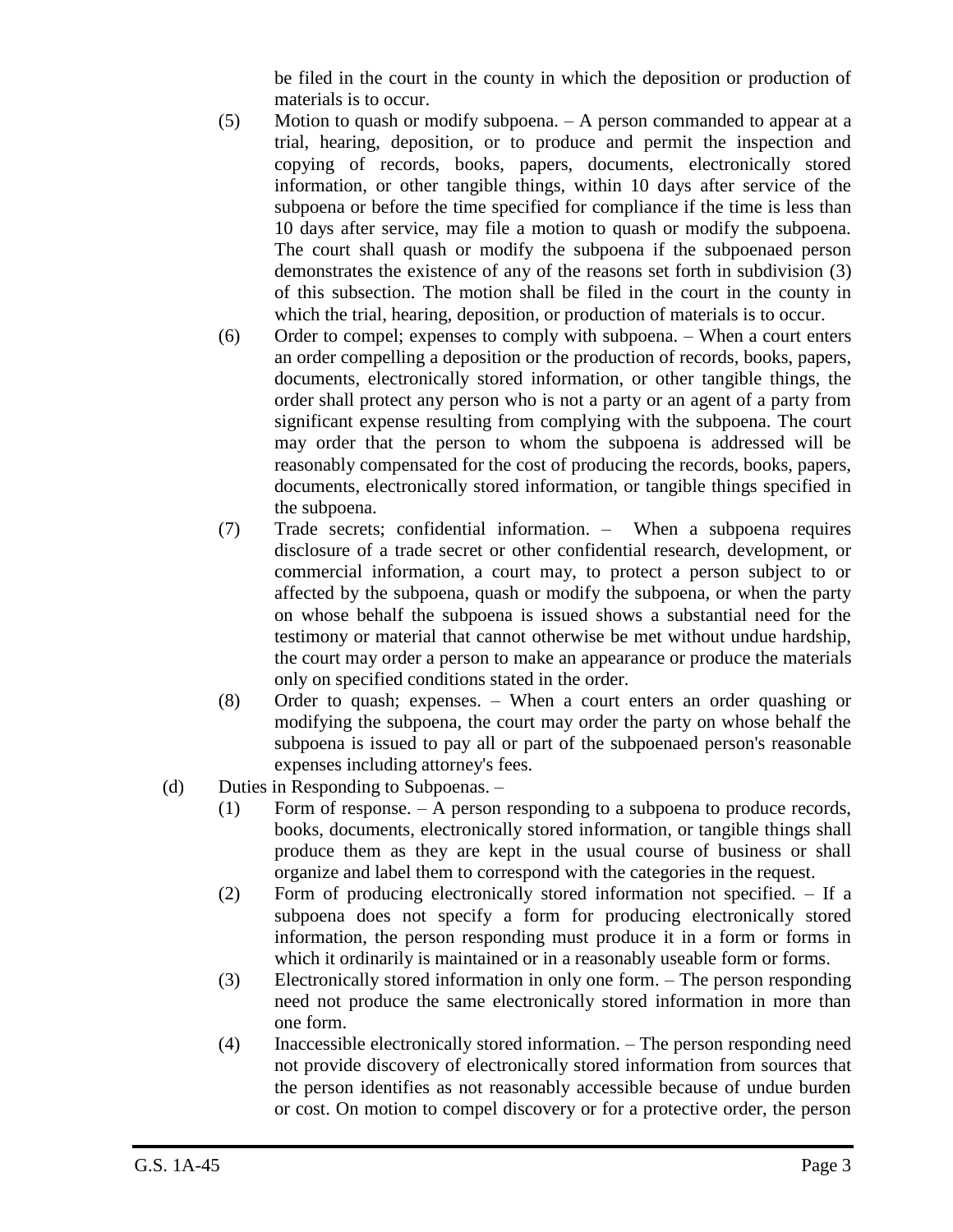responding must show that the information is not reasonably accessible because of undue burden or cost. If that showing is made, the court may nonetheless order discovery from such sources if the requesting party shows good cause, after considering the limitations of Rule 26(b)(1a). The court may specify conditions for discovery, including requiring the party that seeks discovery from a nonparty to bear the costs of locating, preserving, collecting, and producing the electronically stored information involved.

(5) Specificity of objection. – When information subject to a subpoena is withheld on the objection that it is subject to protection as trial preparation materials, or that it is otherwise privileged, the objection shall be made with specificity and shall be supported by a description of the nature of the communications, records, books, papers, documents, electronically stored information, or other tangible things not produced, sufficient for the requesting party to contest the objection.

(d1) Opportunity for Inspection of Subpoenaed Material. – A party or attorney responsible for the issuance and service of a subpoena shall, within five business days after the receipt of material produced in compliance with the subpoena, serve all other parties with notice of receipt of the material produced in compliance with the subpoena and, upon request, shall provide all other parties a reasonable opportunity to copy and inspect such material at the expense of the inspecting party.

- (e) Contempt; Expenses to Force Compliance With Subpoena.
	- (1) Failure by any person without adequate excuse to obey a subpoena served upon the person may be deemed a contempt of court. Failure by any party without adequate cause to obey a subpoena served upon the party shall also subject the party to the sanctions provided in Rule 37(d).
	- (2) The court may award costs and attorney's fees to the party who issued a subpoena if the court determines that a person objected to the subpoena or filed a motion to quash or modify the subpoena, and the objection or motion was unreasonable or was made for improper purposes such as unnecessary delay.
- (f) Discovery From Persons Residing Outside the State.
	- (1) Any party may obtain discovery from a person residing in another state of the United States or a territory or an insular possession subject to its jurisdiction in any one or more of the following forms: (i) oral depositions, (ii) depositions upon written questions, or (iii) requests for production of documents and tangible things. In doing so, the party shall use and follow any applicable process and procedures required and available under the laws of the state, territory, or insular possession where the discovery is to be obtained. If required by the process or procedure of the state, territory, or insular possession where the discovery is to be obtained, a commission may issue from the court in which the action is pending in accordance with the procedures set forth in subdivision (2) of this subsection.
	- (2) Obtaining a commission.
		- a. The party desiring a commission to obtain discovery outside the State shall prepare and file a motion indicating the party's intent to obtain a commission and requesting that the commission be issued.
		- b. The motion shall indicate that the moving party has conferred, or describe fully the moving party's good faith attempts to confer, with counsel for all other parties regarding the request and shall indicate